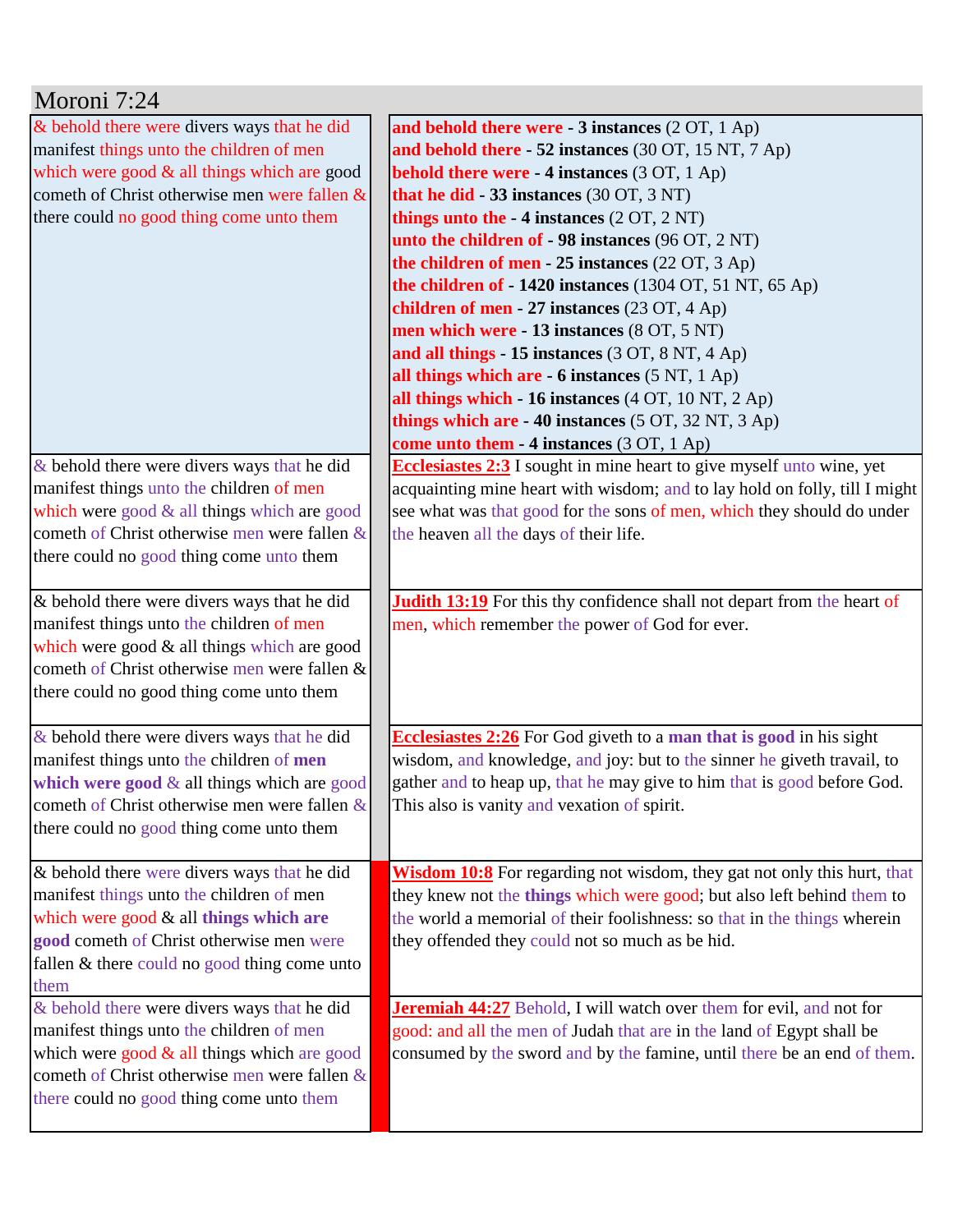| & behold there were divers ways that he did<br>manifest things unto the children of men<br>which were good $\&$ all things which are good<br>cometh of Christ otherwise men were fallen &<br>there could no good thing come unto them       | Revelation 18:14 And the fruits that thy soul lusted after are departed<br>from thee, and all things which were dainty and goodly are departed<br>from thee, and thou shalt find them no more at all.                                             |
|---------------------------------------------------------------------------------------------------------------------------------------------------------------------------------------------------------------------------------------------|---------------------------------------------------------------------------------------------------------------------------------------------------------------------------------------------------------------------------------------------------|
| $\&$ behold there were divers ways that he did<br>manifest things unto the children of men<br>which were good $\&$ all things which are good<br>cometh of Christ otherwise men were fallen<br>$\&$ there could no good thing come unto them | <b>Lamentations 2:21</b> The young and the old lie on the ground in the<br>streets: my virgins and my young men are fallen by the sword; thou hast<br>slain them in the day of thine anger; thou hast killed, and not pitied.                     |
| & behold there were divers ways that he did<br>manifest things unto the children of men<br>which were good & all things which are good<br>cometh of Christ otherwise men were fallen<br>& there could no good thing come unto them          | <b>Ecclesiasticus 13:22</b> When a rich man is fallen, he hath many helpers:<br>he speaketh things not to be spoken, and yet men justify him: the poor<br>man slipped, and yet they rebuked him too; he spake wisely, and could<br>have no place. |
| & behold there were divers ways that he did<br>manifest things unto the children of men<br>which were good $&$ all things which are good<br>cometh of Christ otherwise men were fallen &<br>there could no good thing come unto them        | <b>Ecclesiasticus 49:13</b> And among the elect was Neemias, whose renown<br>is great, who raised up for us the walls that were fallen, and set up the<br>gates and the bars, and raised up our ruins again.                                      |
| & behold there were divers ways that he did<br>manifest things unto the children of men<br>which were good $&$ all things which are good<br>cometh of Christ otherwise men were fallen $\&$<br>there could no good thing come unto them     | Psalm 84:11 For the LORD God is a sun and shield: the LORD will give<br>grace and glory: no good thing will he withhold from them that walk<br>uprightly.                                                                                         |
| & behold there were divers ways that he did<br>manifest things unto the children of men<br>which were good $\&$ all things which are good<br>cometh of Christ otherwise men were fallen &<br>there could no good thing come unto them       | <b>Romans 7:18</b> For I know that in me (that is, in my flesh,) dwelleth no<br>good thing: for to will is present with me; but how to perform that which<br>is good I find not.                                                                  |
| $\&$ behold there were divers ways that he did<br>manifest things unto the children of men<br>which were good $&$ all things which are good<br>cometh of Christ otherwise men were fallen $\&$<br>there could no good thing come unto them  | <b>John 1:46</b> And Nathanael said unto him, Can there any good thing come<br>out of Nazareth? Philip saith unto him, Come and see.                                                                                                              |